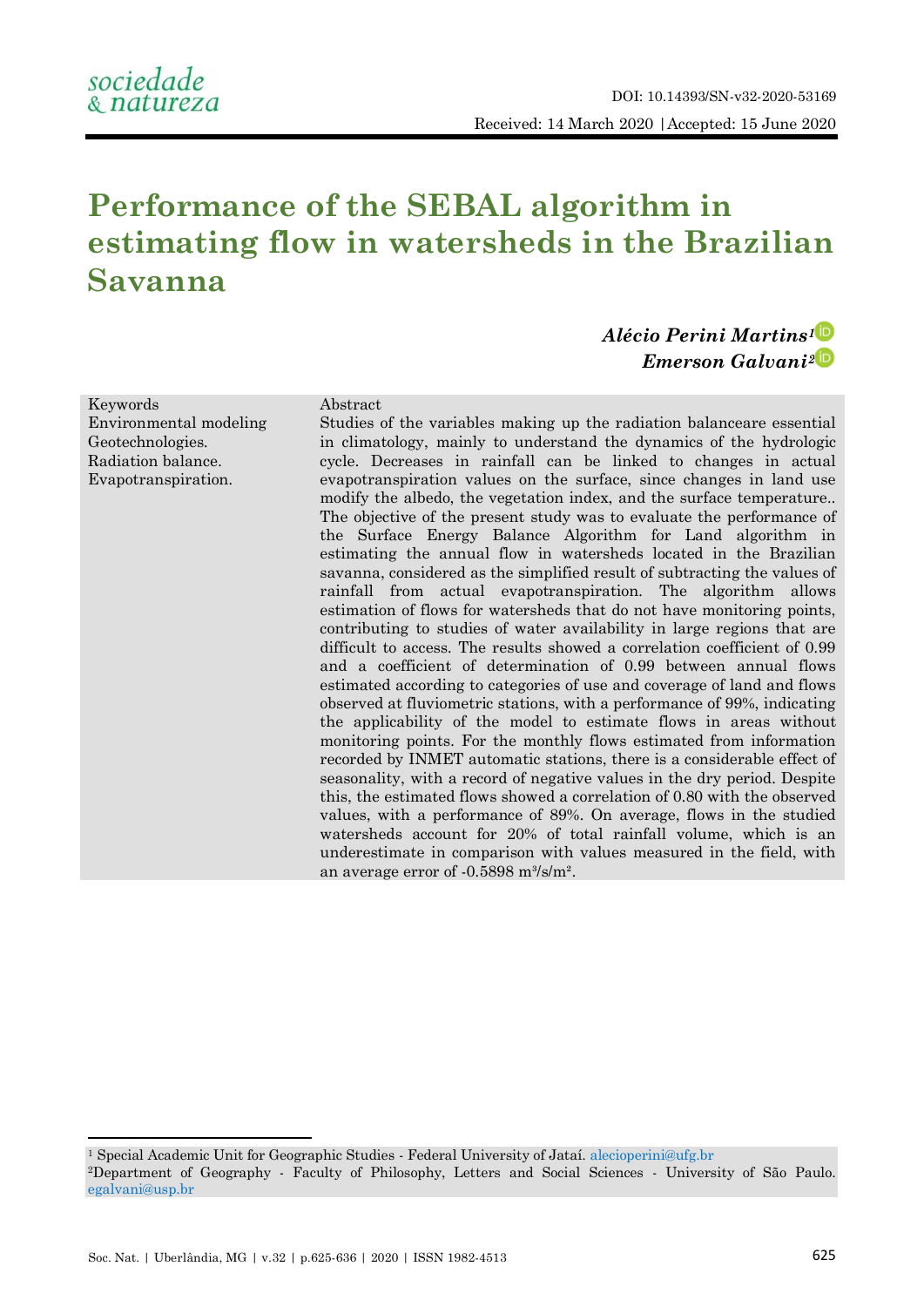# **INTRODUCTION**

The study of the variables making up the energy balance, as well as the values derived from heat flow and evapotranspiration, are fundamental to understanding the dynamics of the hydrologic cycle. These projections make it possible to carry out activities such as planning irrigation, estimating the need to replenish water in the soil, and developing studies of subsurface water recharge, in addition to allowing researchers to understand climate and environmental changes.

The uncontrolled growth of urban centers and intense industrial activity directly contribute to the aggravation of the water crisis. However, agricultural practices are the origin of the greatest pressure on water resources that directly affects water production and supply. Abrupt changes in the relationships of land use and land cover, especially those related to forest removal, and uncontrolled occupation of valley floors and aquifer recharge areas, among other factors, directly impact the hydrologic cycle, reducing the system's capacity to "produce" water and, consequently, the supply of this resource [\(REBOUÇAS, 1997;](#page-10-0) [MARTINS;](#page-10-1) [GOMES FILHO, 2013;](#page-10-1) CUNHA; [ALVALÁ;](#page-9-0) [OLIVEIRA, 2013\)](#page-9-0).

Reductions in rainfall may be directly related to changes in values of actual surface evapotranspiration, given that changes in land use, such as the conversion of forests into pastures, modify the albedo, the vegetation index, and surface temperatures, which are biophysical parameters essential to the radiation balance and, consequently, to the definition of heat flow and evapotranspiration [\(CUNHA,](#page-9-0)  ALVALÁ; [OLIVEIRA, 2013\)](#page-9-0). Studies addressing the effects of environmental changes on energy flow on the surface are fundamental to water resource conservation and, therefore, to life on Earth.

The Brazilian savanna, popularly known as ―the father of waters,‖ encompasses a considerable share of the headwaters that originate the main watersheds in the country (those whose central elements are the Paraná, São Francisco, Araguaia, and Tocantins Rivers, among others). It is the second-largest Brazilian morphoclimatic zone, it occupies over two million square kilometers (approximately 24% of the country's territory), and it has been in advanced degradation conditions since the mid-20th century. Klink and Machado [\(2005\)](#page-10-2) emphasized that, despite its great biodiversity, only 2.2% of the Brazilian savanna was protected in full

protection areas, and 1.9% was included in sustainable use units, whereas indigenous lands accounted for 4.1% of its area.

Machado et al. [\(2004\)](#page-10-3) stressed that the average annual loss of the Brazilian savanna area between 1985 and 1993 was 1.5%, decreasing to 0.67% from 1993 to 2002, with an estimated annual deforestation rate of 1.1%. These authors predicted that, if this rate was maintained, it was expected that the Brazilian savanna would disappear by 2030. Subsequent studies, such as that carried out by Rocha et al. [\(2011\)](#page-10-4), have pointed to deforestation of 366,100 hectares between 2002 and 2009, with 47% of the warnings concentrated in the states of Mato Grosso and Bahia. This indicates that the expansion of the agricultural frontier in the Brazilian savanna continues, especially on the border between the states of Goiás and Mato Grosso, in the interface between the Brazilian savanna and the Amazon, and in the region known as MaToPiBa, located on the borders of the states of Maranhão, Tocantins, Piauí, and Bahia. According to data provided in 2019 by the PRODES project, developed by the Brazilian National Institute for Space Research, the Brazilian savanna showed deforestation that was 35% higher than that observed in the Amazon between 2008 and 2019. All the states had progressive reductions in Brazilian savanna areas, with Mato Grosso, Goiás, and Minas Gerais standing out.

Therefore, it is fundamental to design studies that can provide resources for public policies and action plans oriented toward recovering Brazilian savanna areas and "water production‖ in watersheds. Among these actions is the creation of conservation units, restoration of low-albedo vegetation, increased surface roughness, favoring retention and infiltration of rainwater, decreased runoff, among others. Lima  $(2010)$  $(2010)$  noted that "water production" refers to a watershed's total discharge over a certain period (Q), which can be defined in a simplified form as the rainfall (R) fraction that does not go back into the cycle as evapotranspiration (ET)  $(Q = R)$  $- ET$ ).

These actions help "control" evapotranspiration and guarantee flow regularization, especially in areas with marked seasonality and long dry periods such as the Brazilian savanna. Currently, there is a variety of techniques to measure these water "production" and loss" relationships in the environment. Specifically on the surface, the Brazilian National Water Agency (ANA, as per its acronym in Portuguese) maintains a rain and flow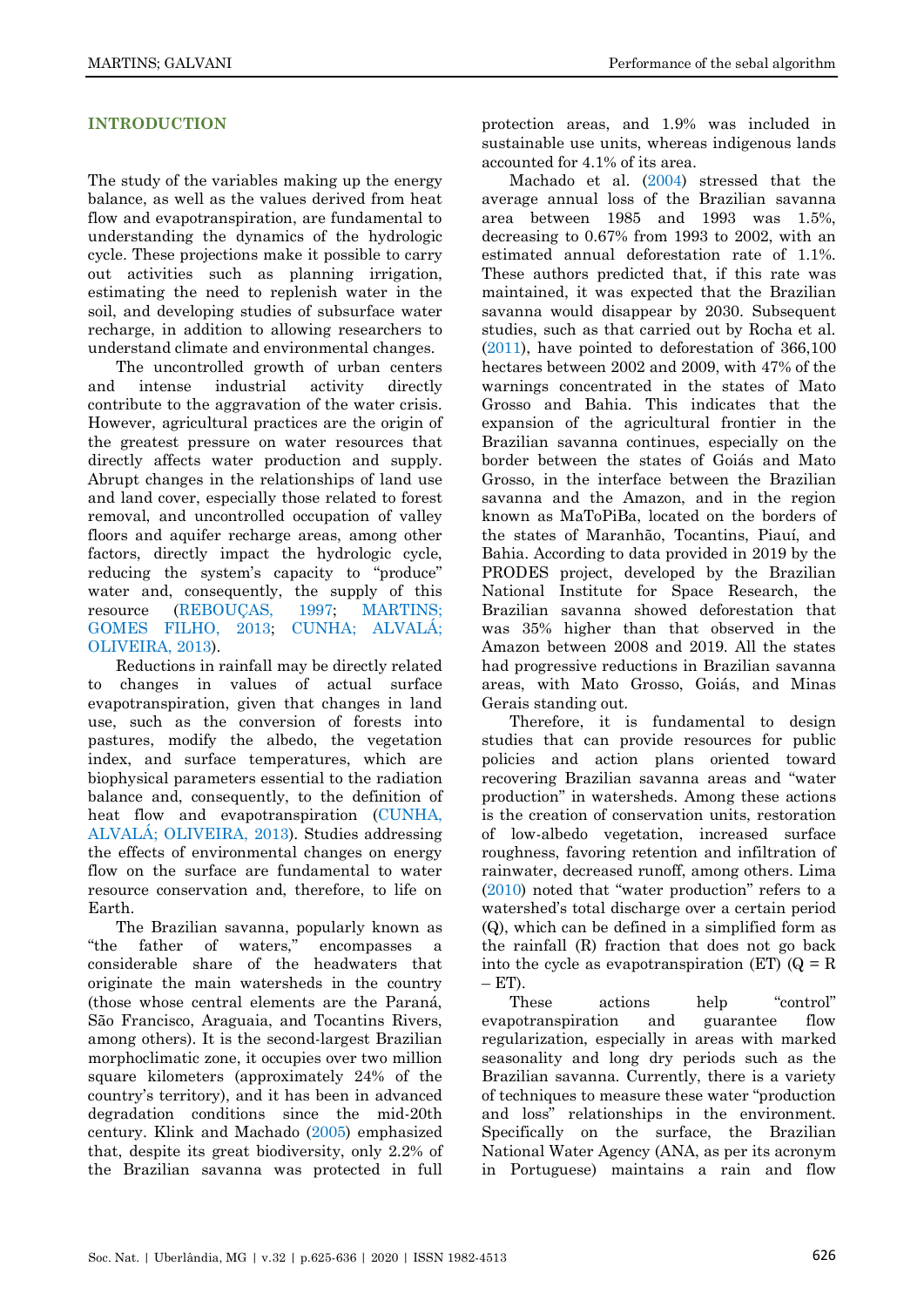observation network that covers a good share of the Brazilian territory. Additionally, there are monitoring stations maintained by state agencies, nongovernmental organizations, and energy production companies. The Brazilian National Meteorology Institute (INMET, as per its acronym in Portuguese) has a station network that provides, not only pluviometric data, but also temperature, humidity, wind, and pressure information that allows calculation of evapotranspiration by applying different methods and models.

Among the several climate and hydrologic models used to estimate evapotranspiration, such as the Soil-Vegetation-Atmosphere Transfer Model and the Mapping Evapotranspiration at High Resolution with Internalized Calibration Model, the authors of the present study opted to apply the Surface Energy Balance Algorithm for Land (SEBAL), mainly because of the extent of the study area, the lack of climatological data, and the ease of dealing with the model, which requires little field information to provide an estimate of evapotranspiration (PEREIRA: [SEDIYAMA; VILLA NOVA, 2013;](#page-10-6) [MARTINS,](#page-10-7)  [2015;](#page-10-7) [ALVES, 2019\)](#page-9-1).

The Surface Energy Balance Algorithm for Land, developed by Bastiaanssen [\(1995\)](#page-9-2), is one of the most complete models for studying surface heat flow by using satellite imagery and climatological information, including air temperature and wind speed. It is basically mathematical and mostly free of assumptions, which decreases the margin of error in its validation. Liou and Kar [\(2014\)](#page-10-8) observed that SEBAL was designed to calculate the components that make up the energy balance locally and regionally, from limited surface data, by using empirical relationships and physical parametrization. Precision ranging from 85% to 95% in daily and seasonal field scales was found, in more than 30 countries, under several climatic conditions.

According to Bastiaanssen [\(1995\)](#page-9-2), the main incentive to design SEBAL was the need to overcome problems shown by some algorithms when estimating surface flow using remote sensing imagery. In another study, Bastiaanssen et al. [\(1998\)](#page-9-3) mentioned that the main issues found with SEBAL were related to the fact that the data used is instantaneous, which makes daily and seasonal estimates relatively inadequate for more detailed scales.

SEBAL has been used by many researchers worldwide to examine varied agricultural systems. In addition to studies by Bastiaanssen [\(1995;](#page-9-2) [2000\)](#page-9-4) and Bastiaanssen et al. [\(1998\)](#page-9-4),

others that have addressed this subject have stood out in the literature, including those by Allen et al. [\(2002\)](#page-9-5), Ahmad and Bastiaanssen [\(2003\)](#page-9-4), Ayenew [\(2003\)](#page-9-6), Hemakumara et al. [\(2003\)](#page-9-7), Tasumi et al. [\(2005\)](#page-11-0), Giacomoni [\(2008\)](#page-9-8), Bezerra [\(2008\)](#page-9-9), Kongo and Jewitt [\(2006\)](#page-10-9), Kimura et al. [\(2007\)](#page-9-10), Mendonça [\(2007\)](#page-10-10), Nicácio [\(2008\)](#page-10-11), Gomes [\(2009\)](#page-9-11), Li and Whenzi [\(2010\)](#page-10-12), Sun et al. [\(2011\)](#page-10-13), Ruhoff [\(2011\)](#page-10-14), Martins [\(2015\)](#page-10-7) and Freitas [\(2018\)](#page-9-12).

The objective of the present study was to evaluate the performance of SEBAL in calculating actual evapotranspiration and, by applying a simplified water balance, in estimating annual flow in watersheds in the Brazilian savanna region. By doing that, the present study aimed to provide a method for estimating flow in watersheds that do not have monitoring stations, contributing to research on water availability in large areas or those that are difficult to access.

# **STUDY SETTING**

Taking into account the diversity of landscapes in the examined region, seven watersheds or parts of watersheds were selected in locations with similar climatic characteristics (Figure 1). They were: a) the Formoso River watershed, with an area of 1,532 km², located in the southwestern end of the state of Goiás and with over 40% of its territory turned into Emas National Park; b) the upper course of the Sucuriú River watershed, with an area of 3,775 km², located in the northeast region of the state of Mato Grosso do Sul, showing a variety of agricultural uses; c) the upper and middle courses of the Doce (2,015 km²), Monte Alegre (809 km²), Verdão (1,015 km²), and Verdinho (1,668 km²) rivers, between the municipalities of Jataí, Rio Verde, and Montividiu, in the southwest region of the state of Goiás, also having a considerable diversity of agricultural uses, including sugar cane cultivation and center-pivot-based irrigation, in addition to reduced areas with remaining natural vegetation; and d) the Bonito River watershed, with an area of 2,015 km², located in the municipalities of Caiapônia, Palestina de Goiás, and Arenópolis, in a region where the agricultural frontier of the state of Goiás is currently being expanded.

One of the main characteristics of the study area is its flat and slightly undulating topography, which was fundamental for the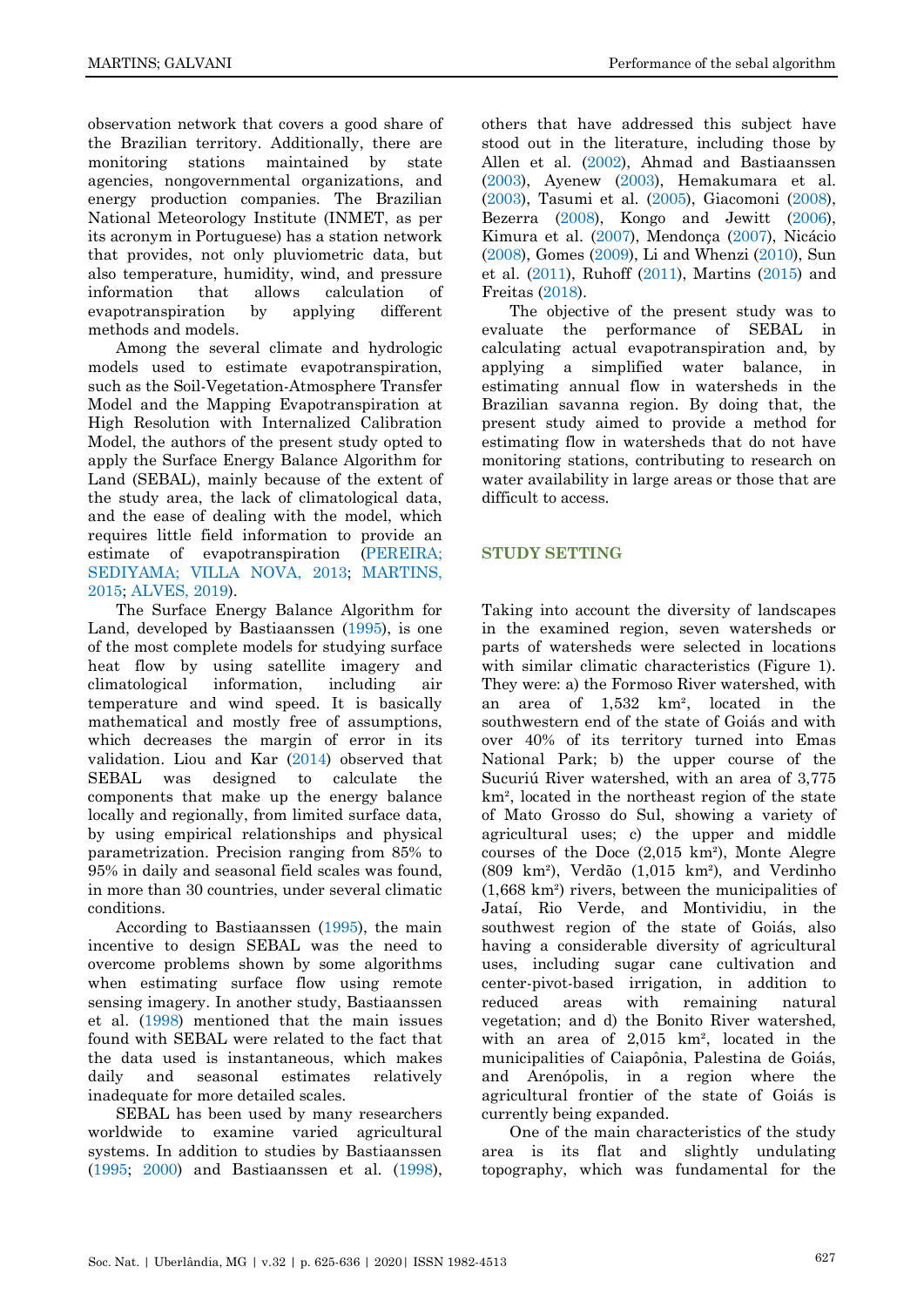southwest region of Goiás becoming a focus for implementation of federal agricultural development programs in the 1970s and 1980s. Martins et al. [\(2016](#page-10-15)) summarized the region's landscape as being made up of two distinct units: flat plateaus, with flat relief sculpted in basalt and covered by sandstone and tertiary sediments that originate oxisols; and depressions and valleys, with relief ranging from slightly undulating to undulating and the presence of older sandstones and sandy texture soils, originally covered with different types of Brazilian savanna.



Source: [SIEG,](#page-10-16) 2012; [IBGE,](#page-9-13) 2014. . Organization: MARTINS, 2019.

According to the Köppen classification, the region has an Aw climate, with over 85% of the rainfall concentrated in the months from October to April, and a marked dry season from May to September, with pronounced seasonality [\(MARIANO, 2005\)](#page-10-17).

#### **PROCEDURES**

# *Databases and implementation of SEBAL to estimate evapotranspiration*

Initially, three INMET weather stations were identified in the region to calibrate and validate the model: those located in Jataí, Caiapônia (both in Goiás), and Chapadão do Sul (in Mato Grosso do Sul). The types of information necessary to calibrate the model are: average, maximum, and minimum air temperature  $(C)$ ; maximum and minimum relative air humidity (%); atmospheric pressure (hPa); wind speed (m/s); rainfall (mm); and radiation (W/m²).

The study was designed for the hydrologic year between 10/01/2018 and 09/30/2019 based on rainfall and flow data obtained at ANA pluviometric and fluviometric stations located in the municipalities of Jataí, Rio Verde, Montividiu, Caiapônia, Arenópolis, Serranópolis, Aporé, and Chapadão do Céu (Goiás), and Chapadão do Sul, Cassilândia, and Costa Rica (Mato Grosso do Sul). The image bank was composed of satellite imagery (Landsat 8, Operational Land Imagers [OLI] and Thermal Infrared Sensors [TIRS]) and radar imagery (Shuttle Radar Topography Mission [SRTM]),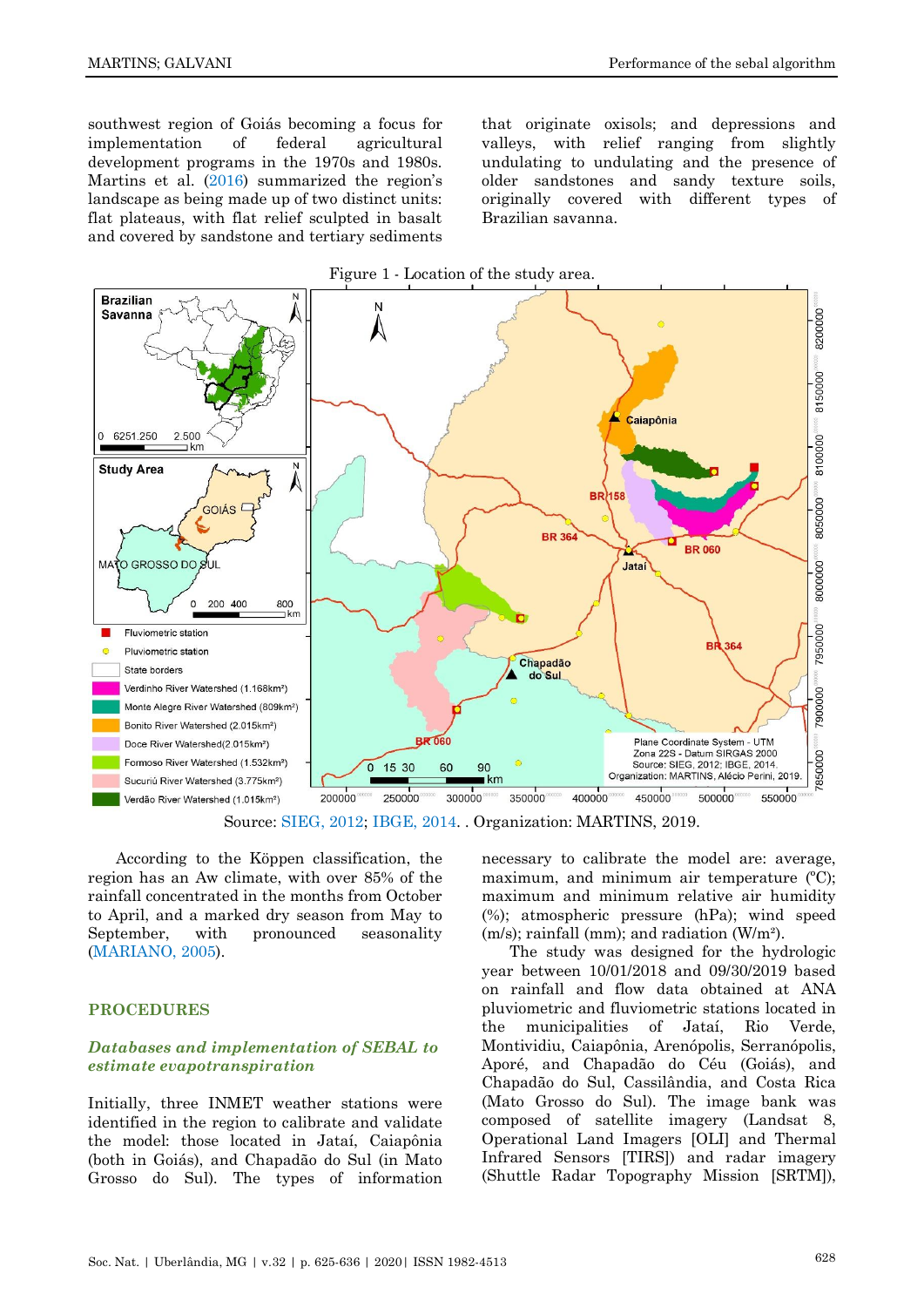and all the images had 30 m spatial resolution. Satellite imagery was obtained by the OLI (bands 2, 3, 4, 5, 6, 7, and 8) and TIRS (band 10) Landsat 8 sensors free of charge after registration on the United States Geological Survey website.

The study was developed with ArcGIS 10.6.1® software, licensed for use at the Geoinformation Laboratory at the Federal University of Goiás/Jataí Campus, mostly by using the Raster Calculator. First, the radiometric correction for each band was carried out based on radiance and reflectance calculations, as described by Ariza [\(2013\)](#page-9-14). The calculations related to radiation incidence angle, Earth-Sun distance, exo-atmospheric solar radiation, corrected reflectance, and atmospheric transmissivity followed the parameters of the Mapping Evapotranspiration at High Resolution with Internalized Calibration Model described by Allen et al. [\(2007\)](#page-9-15).

Correlations between the estimated and observed flows were identified, and for those with correlation values higher than 0.7 (strong correlation), regression equations, mean error, and squared error were obtained, and performance tests involving the D and C indexes were carried out. Both of them showed a performance scale ranging from very poor to great, according to Oliveira (2016): very poor: < 0.40; poor: from 0.40 to 0.50; acceptable: 0.50 to 0.60; regular: 0.60 to 0.65; good: 0.65 to 0.70; very good: 0.75 to 0.85; and great: > 0.85. The performance measured by the D index is related to the difference between predicted and observed values [\(WILLMOTT et al., 1985\)](#page-11-1), whereas the C index indicates the method reliability and/or performance and is calculated by multiplying the Pearson's correlation coefficient by the D index (CAMARGO; [SENTELHAS, 1997\)](#page-9-16).

The implementation of SEBAL followed the procedures described by Allen et al. [\(2002\)](#page-9-5) and updated according to the results of studies carried out by Ahmad and Bastiaanssen [\(2003\)](#page-8-0), Ayenew [\(2003\)](#page-9-6), Tasumi et al. [\(2005\)](#page-11-0), Bezerra [\(2006\)](#page-9-9), Kongo and Jewitt [\(2006\)](#page-10-9), Kimura et al. [\(2007\)](#page-9-10), Mendonça [\(2007\)](#page-10-10), Nicácio [\(2008\)](#page-10-11) and Martins [\(2016\)](#page-10-15).

The calculation of reference evapotranspiration was performed by using the Penman–Monteith equation described by Allen et al. (1998) in the Food and Agriculture Organization of the United Nations Irrigation and Drainage Paper no. 56. The instant actual evapotranspiration (ETh) was calculated pixel by pixel, considering both ideal and water saturation or restriction conditions, from the latent heat outcome (λET) and the latent heat of vaporization (λ), according to equations 1 and 2 described by Allen et al. [\(2007\)](#page-9-15).

$$
ETh = 3,600 * \lambda ET/\lambda \tag{1}
$$

where  $\lambda$  is the latent heat of vaporization (defined in equation 2 and expressed in J/kg), which is calculated from the surface temperature (Ts). The factor 3,600 is necessary to convert minutes into hours [\(BASTIAANSSEN et al.,](#page-9-3)  [1998;](#page-9-3) [NICÁCIO, 2008\)](#page-10-11).

$$
\lambda = [2.501 - 0.00236 * (Ts - 273.16)] * 106 \tag{2}
$$

To estimate the daily (equation 3) and monthly/seasonal (equation 4) evapotranspiration, it is necessary to calculate the reference values (ETo) for 24 hours and for the period, in addition to obtaining a component known as the evaporative fraction (ETrF), which is defined as the ratio between instant evapotranspiration (ETh) and reference evapotranspiration (ETo). According to Allen et al. (2002), the values of the evaporative fraction are similar to the crop coefficient (Kc), ranging from 0 to 1, and occasionally reaching values higher than 1 when ETh is considerably higher than ETo, such as for bodies of water and areas with dense arboreal vegetation.

$$
ET24 = ETrF * ETo24 \tag{3}
$$

where ETo24 (mm/day) is the ETo accumulated over 24 hours on the day the image is obtained, calculated as the sum of the hourly ETo values recorded over the day.

$$
E T period = E T r F period * \sum_{1}^{n} E T o 24
$$
 (4)

According to Allen et al. (2002), SEBAL calculates the daily evapotranspiration, assuming that the instant ETrF is equal to the 24-hour average value.

# *Land use and land cover mapping and annual flow estimate*

To map the categories of land use and land cover, two OLI/Landsat 8 images with no cloud cover were selected for each of the orbit points used in the present study: a) for orbit point 223/72: images obtained on 02/02/2019 (summer) and 06/26/2019 (winter); b) for orbit point 224/73: images obtained on 01/08/2019 (summer) and 07/19/2019 (winter). Images obtained in different periods are necessary because of seasonality in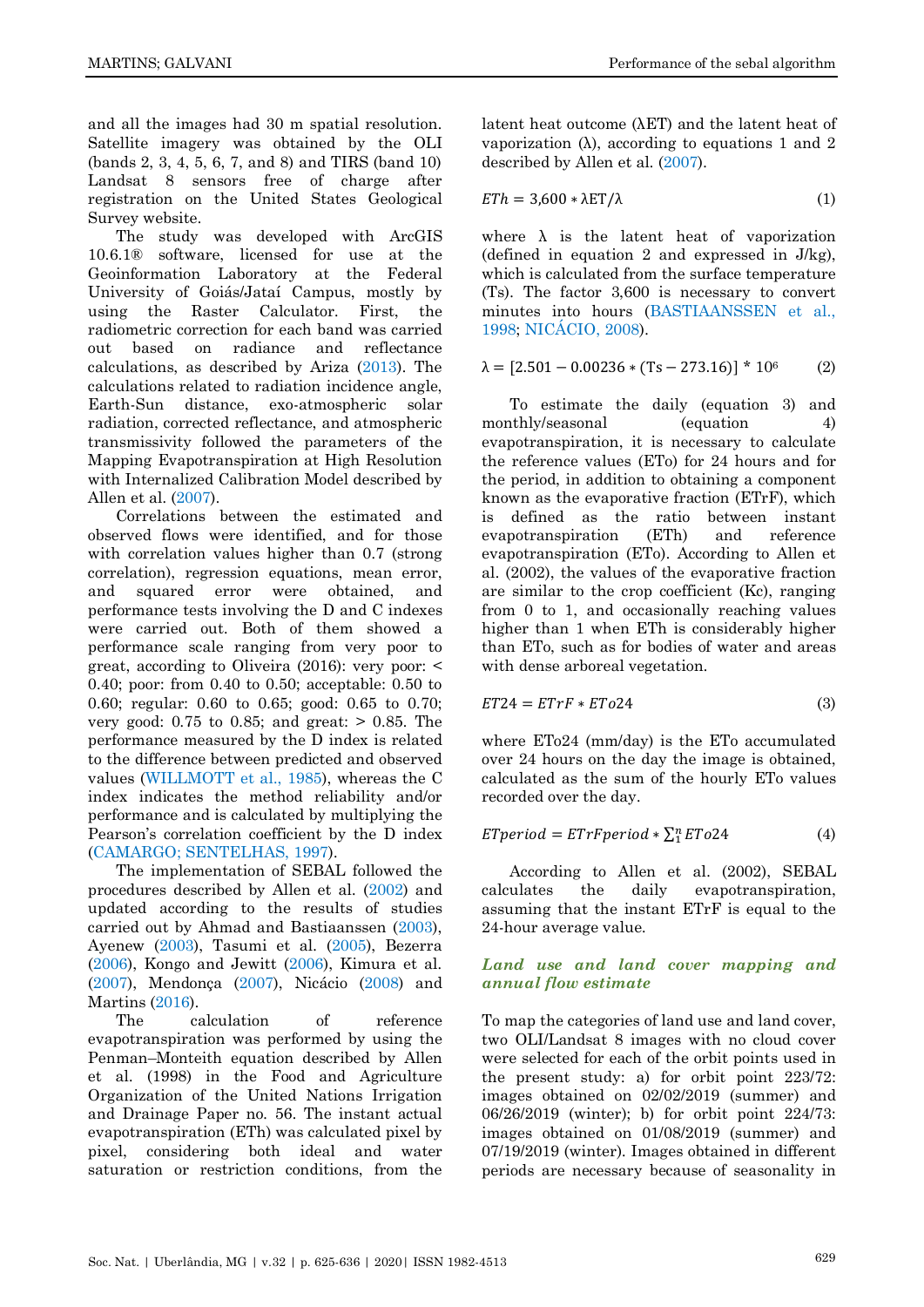the region, and crop types must be identified (grains, sugarcane, and irrigated areas).

Initially, colored composition was produced, considering OLI/Landsat 8 bands 2, 3, 4, 5, 6, and 7, with posterior fusion with band 8 (panchromatic, with 15 m spatial resolution) to obtain a colored image with resolution resampled to 15 m. Although the images had already undergone georeferencing, the procedure was applied again and corrected by using highway and drainage networks, both at a 1:100,000 scale, made available by the Brazilian Institute of Geography and Statistics. Satellite imagery was obtained free of charge on the United States Geological Survey/Earth Explorer website and processed by using ArcGIS 10.6.1® software, which is licensed for use at the Geoinformation Laboratory at the Federal University of Goiás/Jataí Campus.

The classification of the images was carried out under supervision, with the creation of 50 samples for each of the following categories: a) agriculture (sugarcane); b) agriculture (grains); c) irrigated agriculture; d) water; e) wet areas; f) savanna; g) *cerradão*/forest formations; h) pasture; i) degraded pasture; j) forest; k) bare soil/urban areas/paved roads. The Interactive Supervised Classification tool, available in the Image Classification toolbar, was applied. Last, the thematic images were converted into polygon format and submitted to manual error editing and kappa validation, using points selected on the Google Earth Pro app as a starting point, with an accuracy level of 90%.

The map of land use and land cover was converted into the Raster format and the areas of the seven watersheds were cut out. The points used for kappa validation were cross-checked with the variables obtained in the different steps of the SEBAL implementation by using the tool Zonal Statistics as Table, which calculated mean, maximum, and minimum values and standard deviations for each group of samples.

Flow (Q) estimation was carried out by applying the formula  $Q = R - ET$ , where R is (monthly and annual) average rainfall in the watershed, measured at the ANA pluviometric stations, and ET is monthly evapotranspiration estimated by applying SEBAL and using remote sensing products. For evapotranspiration, we considered the estimated monthly value for the pixel of the INMET automatic weather station, which was used to calculate reference evapotranspiration (ETo) and monthly value by using the evapotranspiration value for each land use and land cover category.

The calculation of annual flow, which took into account the land use and land cover categories, was carried out according to the following steps: a) calculation of the area of each land use and land cover category in m²; b) estimate of the annual evapotranspiration in each land use category in mm/year; c) calculation of the annual average rainfall in the watershed in mm/year; d) subtraction of the evapotranspiration values from the total rainfall, with the result designated as the flow (in mm/year) for each land use and land cover category; e) multiplication of the flow values by the area of each land use category, with the results expressed in mm/year\*m²; f) conversion of the values obtained in the previous step into  $m^3$ /year/m²; g) conversion of the values calculated in the previous step into daily data, hourly data, and values expressed in m<sup>3</sup>/second/m<sup>2</sup>.

When summed, the values of flow per second per area of each land use and land cover category express the watershed flow over one hydrologic year, which began on 10/01/2018 and ended on 09/30/2019 in the present study. The results were compared with the data collected at ANA fluviometric stations for checking purposes and submitted to statistical analysis.

# **RESULTS AND DISCUSSION**

As shown in Table 1, the flows estimated by using simplified water balance (R - ETr) were approximately 20% of the rainfall volume over the 2018/2019 hydrologic year, adopted as a standard year for showing values close to the average rainfall records in the region. In the Formoso and Sucuriú River watersheds, the rainfall was slightly higher than the average for the region because of the high values recorded in November 2018.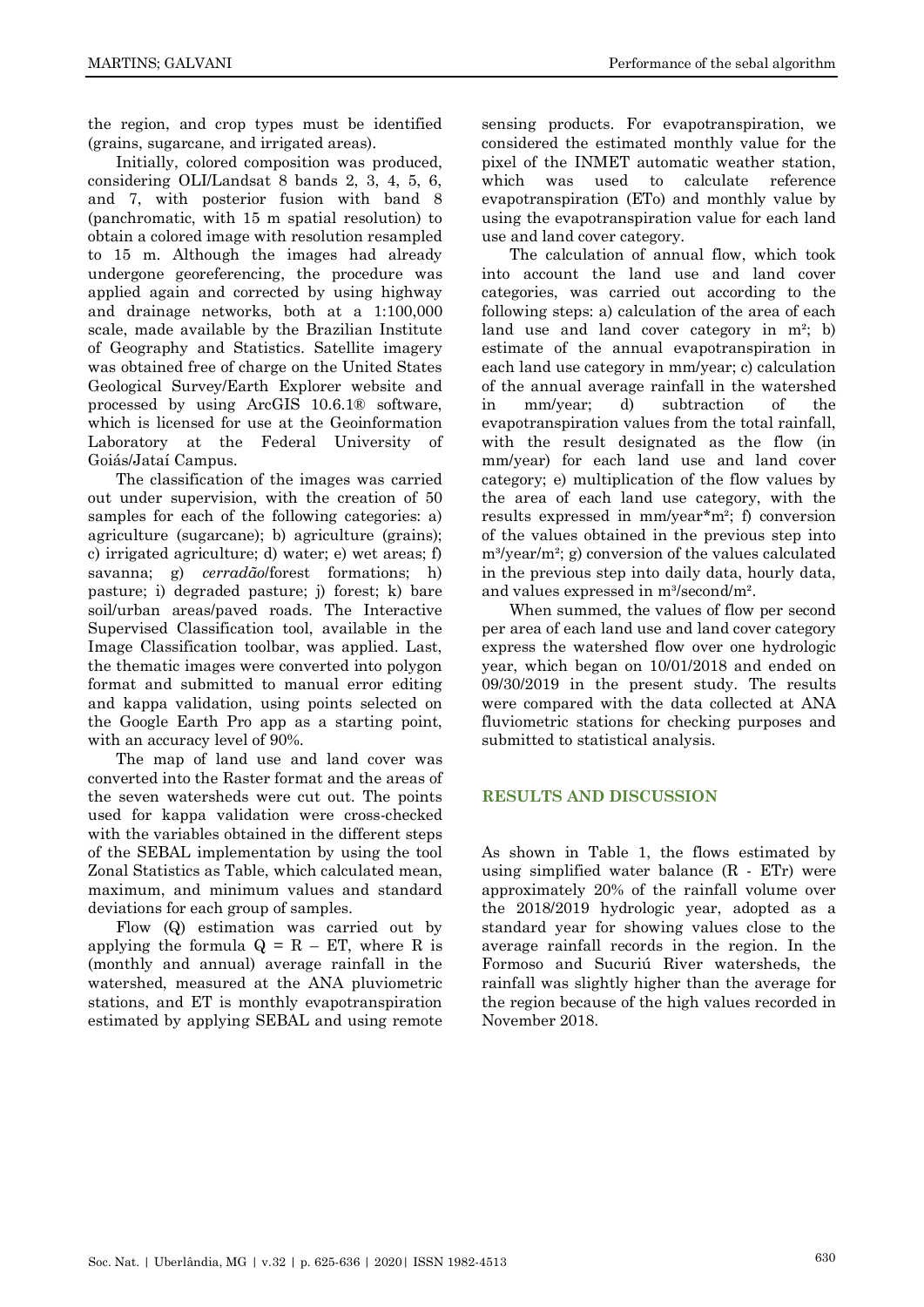| Variables/Watersheds                                   | Formoso | Doce    | Sucuriú | Verdão  | Monte<br>Alegre | Verdinho |
|--------------------------------------------------------|---------|---------|---------|---------|-----------------|----------|
| Average temperature (°C)                               | 23.2    | 23.0    | 23.2    | 23.0    | 23.0            | 23.0     |
| Rainfall (mm)                                          | 1,897.5 | 1,641.2 | 1,897.5 | 1,620.3 | 1,497.2         | 1,541.0  |
| $ETo$ (mm)                                             | 2,096.9 | 2,000.9 | 2,096.9 | 2,049.5 | 2,049.5         | 2,049.0  |
| $ETr$ (mm)                                             | 1,480.3 | 1,316.4 | 1,361.6 | 1,334.1 | 1,230.2         | 1,223.0  |
| $R-ETr$ (mm)                                           | 402.8   | 324.8   | 441.0   | 286.2   | 267.0           | 318.2    |
| $R-ETr/P$ percentage $(\%)$                            | 21.2    | 19.8    | 23.2    | 17.7    | 17.8            | 20.6     |
| Area $(km^2)$                                          | 1,532.0 | 2,015.0 | 3,775.0 | 1,015.0 | 809.0           | 1,168.0  |
| Estimated $Q$ – season<br>$(m^{3}/s/m^{2})$            | 21.4    | 21.3    | 27.2    | 9.2     | 7.2             | 11.6     |
| Estimated $Q$ – use $(m^3/s/m^2)$                      | 23.6    | 21.1    | 78.0    | 12.7    | 10.9            | 15.9     |
| Observed $Q - ANA$ (m <sup>3</sup> /s/m <sup>2</sup> ) | 24.9    | 23.8    | 74.7    | 14.2    | 11.5            | 16.6     |

**Table 1.** Variables measured at INMET weather stations and ANA fluviometric and pluviometric stations, considering the land use and land cover categories – 2019\*.

This table does not show information about Bonito River because it does not have fluviometric monitoring stations. Organization: Prepared by the authors, 2019.

The estimated gross annual flow values obtained by taking into account the land use and land cover categories are similar to those registered at ANA pluviometric stations but differ considerably from those estimated at the automatic INMET station. This happens because of the marked seasonality of the Brazilian savanna, which has a dry season between May and September. In this period, the estimated flow values were negative (Figure 2) at the INMET station, which indicates a water deficit.

The flows estimated considering the land use and land cover categories showed a very strong correlation with the data recorded at ANA fluviometric stations, with a Pearson's correlation coefficient of 0.9991 and a coefficient of determination of 0.9969, which indicates that the model is nearly 100% accurate (Table 2 and Figure 3). Comparison of the observed data and the estimated flow considering the INMET automatic stations showed that the correlation was 0.8099 and the coefficient of determination was 0.6556, which demonstrates, , the effect of seasonality on the estimated efficiency (Figure 2).

The mean squared error (MSE) and its root were calculated after analysis of the correlation between the variables. These parameters are important indicators of agreement between variables [\(WILLMOTT et al., 1985\)](#page-11-1). The lower the MSE, the higher the agreement. An MSE of -  $0.5898$  m<sup>3</sup>/s/m<sup>2</sup> was identified between observed and estimated flows, indicating an underestimation of the method. In an ideal situation, the MSE should be close to 0 [\(OLIVEIRA, 2016\)](#page-10-18).

The flows estimated based on the land use and land cover categories showed a D index of 0.9998 and a C index of 0.9989, which indicated excellent performance of SEBAL in estimating the annual flow by using the simplified water balance. For the estimate carried out by using the data collected at INMET automatic stations, the performance indexes were considered excellent (D index equal to 0.8943) and good (C index equal to 0.7243). Although the algorithm extrapolates the values, especially over the dry period, it also showed satisfactory performance in estimating evapotranspiration from monthly data.

Once the proposal to estimate flows based on land use and land cover was validated, the methodology was applied to the Bonito River watershed, a tributary of the Araguaia River watershed, located in the municipalities of Caiapônia, Palestina de Goiás, and Arenópolis, and with an area of approximately 2,015 km². The rainfall recorded from 10/01/2018 to 09/30/2019 was 1,519.1 mm, which is close to the average value in the region. The calculated ETo was 2,000.9 mm, with the ETr corresponding to 70% of this volume (1,378.3 mm). Taking into account the land use and land cover categories, an ETr equal to 1,175.9 mm was calculated.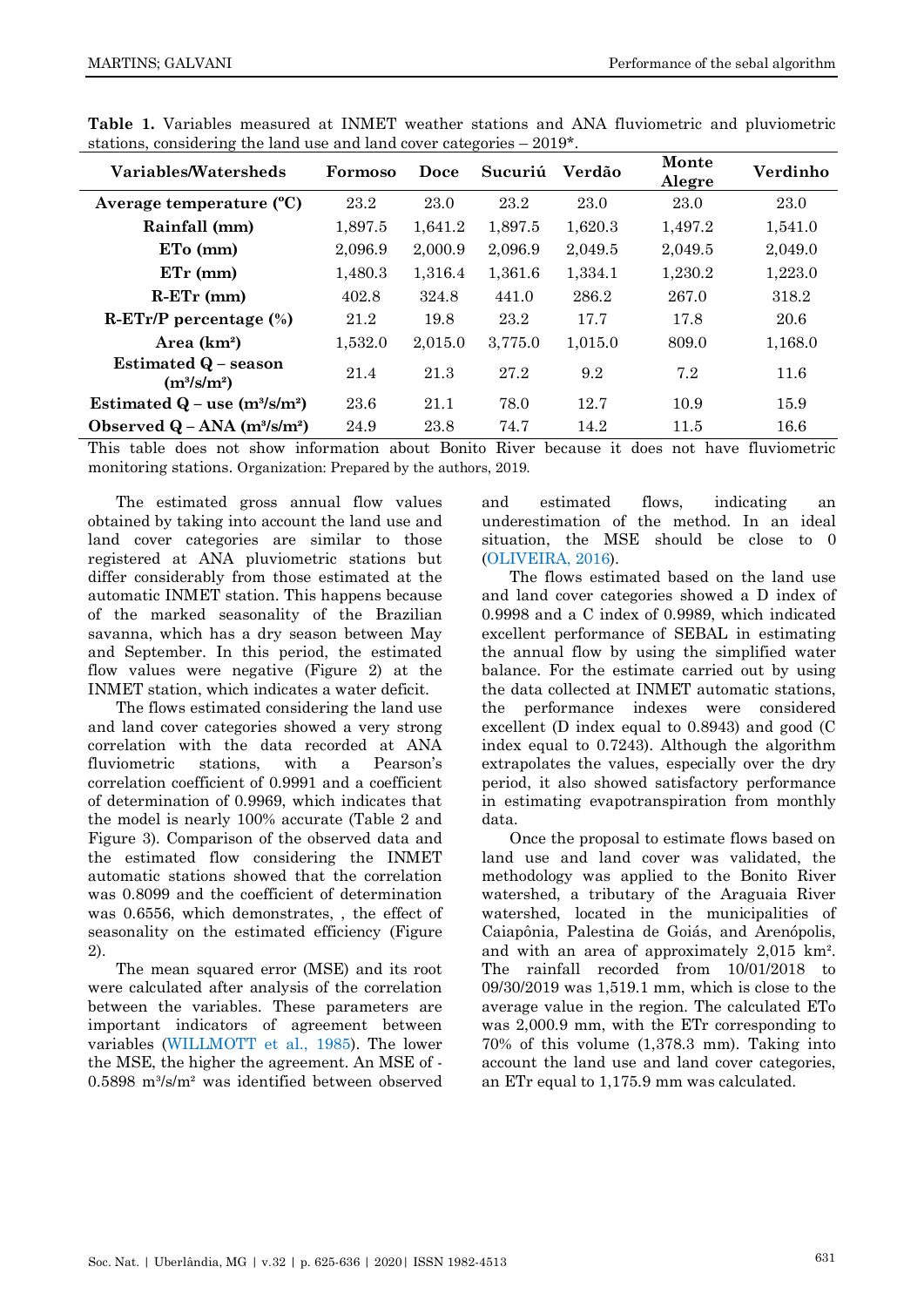# Figure 2 - Dispersion diagrams showing the relationship between observed flow and estimated flow considering the measurements obtained at INMET automatic stations, 2018/2019 hydrologic year. The figure shows data on the Formoso (A), Monte Alegre (B), Doce (C), Sucuriú (D), Verdão (E), and Verdinho (F) River watersheds.



Source: [INMET,](#page-9-17) 2019; [ANA,](#page-8-1) 2019. Organization: Carried out by the authors, 2019.

| <b>Table 2.</b> Validation statistics for reference and estimated parameters in the 2018/2019 hydrologic year. |  |
|----------------------------------------------------------------------------------------------------------------|--|
|----------------------------------------------------------------------------------------------------------------|--|

| Variables                                                           |        | $\mathbf{R}^2$ | MSE                     | <b>RMSE</b> | D Index | C Index |
|---------------------------------------------------------------------|--------|----------------|-------------------------|-------------|---------|---------|
| Flow estimated based on land use<br>X Flow recorded at ANA stations | 0.9991 | 0.9969         | $-0.5898$               | 1.4476      | 0.9998  | 0.9989  |
| Flow estimated at INMET stations<br>X Flow recorded at ANA stations | 0.8099 |                | 0.6556 -11.2448 27.5994 |             | 0.8943  | 0.7243  |

 $R =$  Pearson's correlation coefficient;  $R^2 =$  coefficient of determination; MSE = mean squared error; RMSE = MSE square root; D Index = Willmott's performance index; C Index = Camargo and Sentelhas' performance index. Organization: Prepared by the authors, 2019.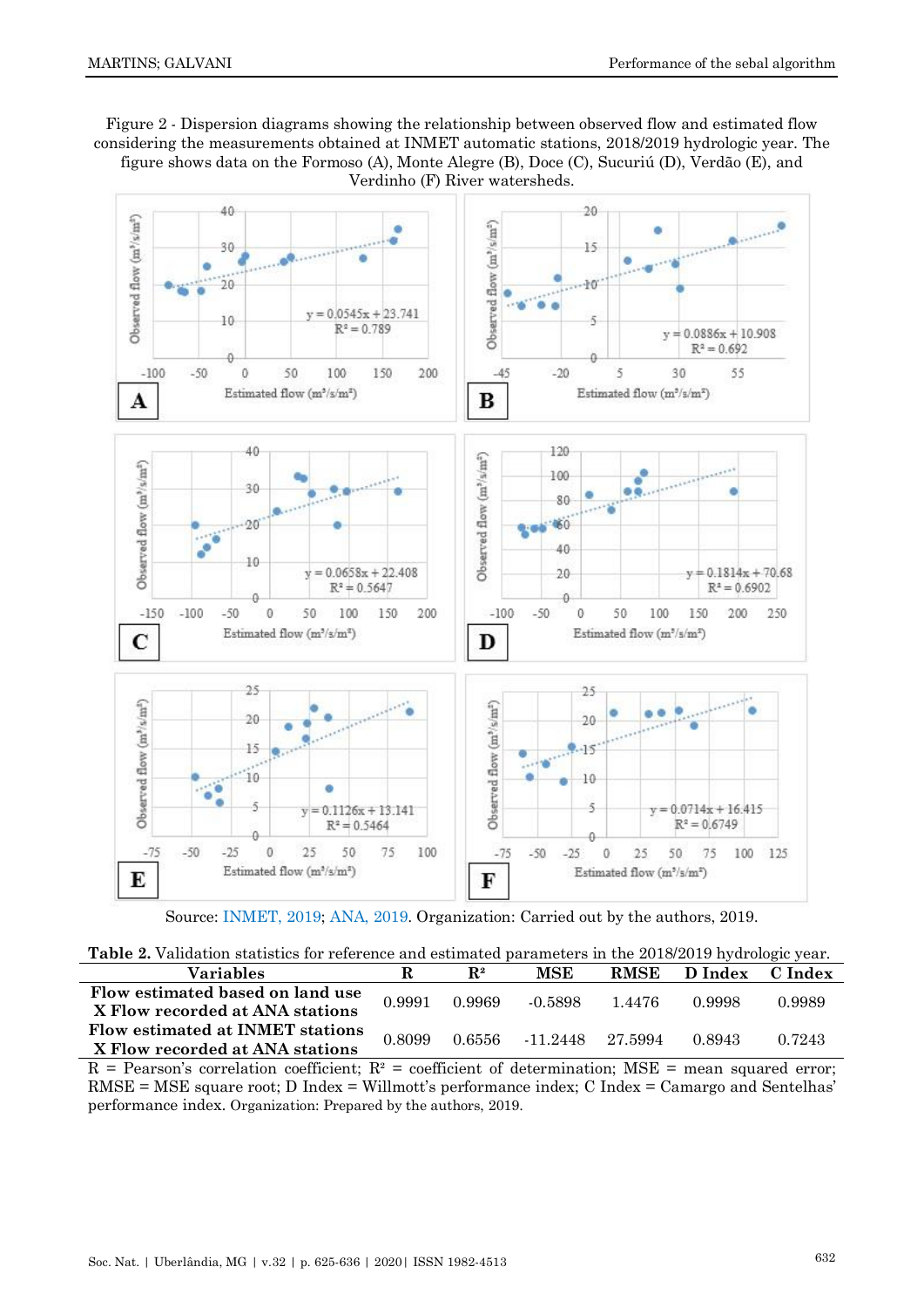

Figure 3 - Regression analysis for estimated flow vs. observed flow considering the land use and land cover categories in the 2018/2019 hydrologic year.

Organization: Carried out by the authors, 2019.

By using the monthly and annual R-ETr as input values, an average annual flow of 9.25  $m^3/s/m^2$  was estimated, ranging from 226.7 m³/s/m² in March to -95.2 m³/s/m² in August, demonstrating the effect of seasonality on monthly estimates. The values estimated based on the land use and land cover categories, which showed a correlation coefficient of 0.9991 with data recorded for watersheds that had field monitoring, resulted in an estimated annual flow of  $21.85 \text{ m}^3/\text{s/m}^2$ , a result that was close to the real values for the Doce River watershed, which has a similar area and showed similar rainfall values in the examined period.

# **FINAL CONSIDERATIONS**

The values calculated for the performance indexes showed that SEBAL is suitable for estimating the annual flow based on remote sensing products by considering the land use and land cover categories and applying the simplified water balance. When monthly estimates for values recorded at INMET automatic weather stations were considered, it was noted that, despite the strong correlation with the observed flows, the performance could be considered good for annual flows, but showed considerable average errors caused by the seasonality of the Brazilian savanna. The dry period, which spans over five months, leads to substantial water deficit values.

Although more tests must be carried out, it is possible to note, based on the regression equation, that the estimated values will probably

follow the same patterns as the observed values, which confirms the validity of the application of the algorithm in watersheds that do not have flow monitoring stations.

# **ACKNOWLEDGMENTS**

The present study was carried out with the support of the Brazilian National Program of Academic Cooperation of the Coordination for the Improvement of Higher Education Personnel (CAPES, as per its acronym in Portuguese), CAPES public notice 071/2013, process no. 88881.068465/2014-01.

#### **REFERENCES**

- <span id="page-8-1"></span>ANA – Agência Nacional de Águas. **Hidroweb** – Sistema de Informações Hidrológicas. Available at: < [http://www.snirh.gov.br/hidroweb/publico/medi](http://www.snirh.gov.br/hidroweb/publico/medicoes_historicas_abas.jsf) coes historicas abas.jsf#>. Access in 15 January 2020.
- <span id="page-8-0"></span>AHMAD, M.-UD-DIN, BASTIAANSSEN, W. G. M. Retrieving soil moisture storage in the unsaturated zone using satellite imagery and bi-annual phreatic surface fluctuations. **Irrigation and Drainage Systems.** v. 17, p. 141 – 161. 2003. <https://doi.org/10.1023/A:1025101217521>
- ALLEN, R. G.; PEREIRA, L. S.; RAES, D.; SMITH, M. Crop evapotranspiration Guidelines for computing crop water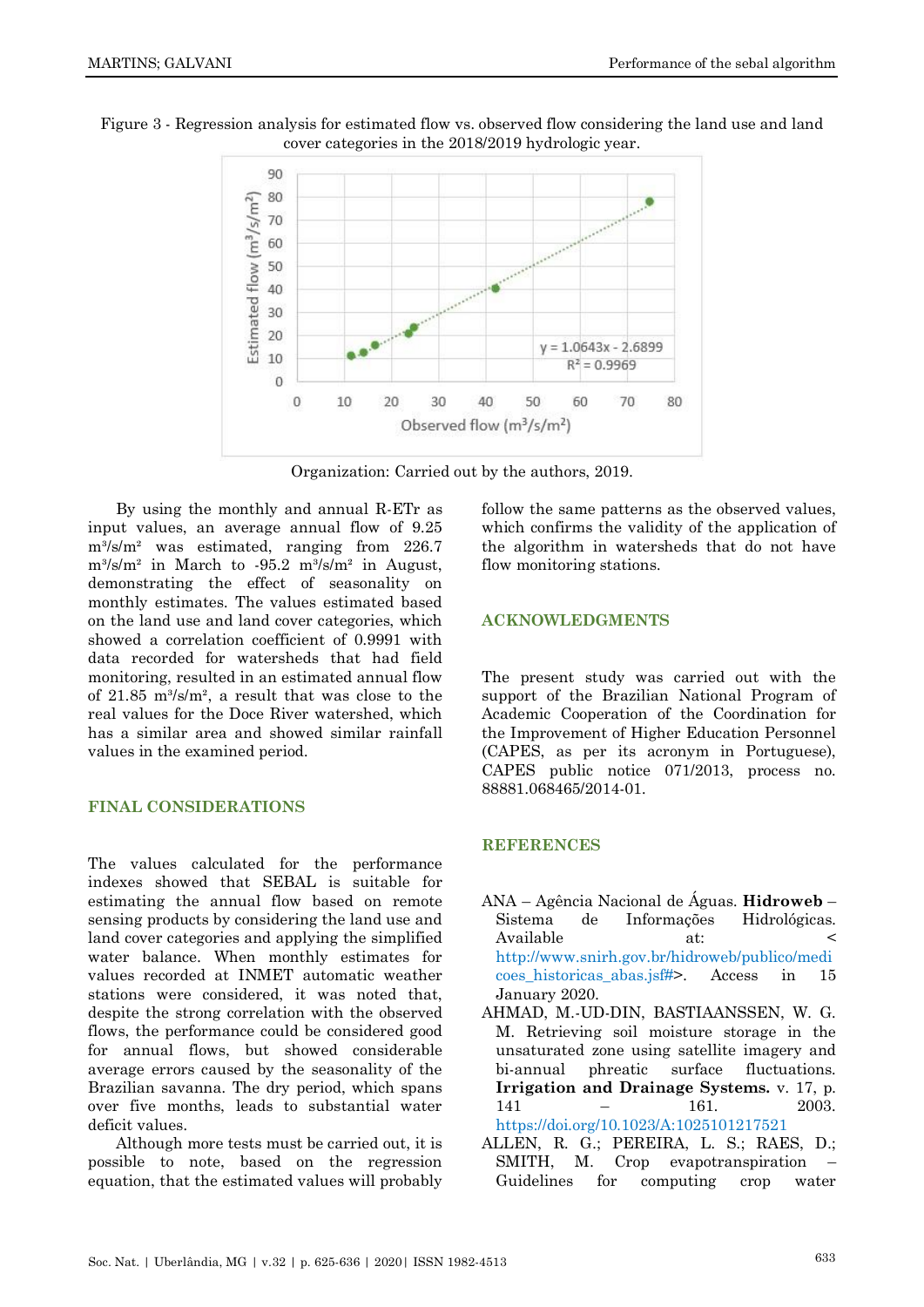requirements. In: **FAO Irrigation and drainage paper 56.** FAO, v.300, n.9, p. 1-297, 1998.

- <span id="page-9-5"></span>ALLEN, R. G. et al**. SEBAL (Surface Energy Balance Algorithms for Land) advanced training and users manual** – Idaho implementation. Idaho: Idaho University, USA, 2002. 98p.
- <span id="page-9-15"></span>ALLEN, R. G. et al. Satellite-Based Energy Balance for Mapping Evapotranspiration with Internalized Calibration (METRIC) – Model. In: **Journal of irrigation and drainage engineering,** v. 133, n.04, p.380-394, 2007. [https://doi.org/10.1061/\(ASCE\)0733-](https://doi.org/10.1061/(ASCE)0733-9437(2007)133:4(380)) [9437\(2007\)133:4\(380\)](https://doi.org/10.1061/(ASCE)0733-9437(2007)133:4(380))
- <span id="page-9-1"></span>ALVES, W. S. **Geotecnologias aplicadas em estudos hidrogeográficos na bacia do Rio Verdinho – Sudoeste de Goiás – Brasil**. 209 f. Tese (Doutorado em Geografia) – Programa de Pós-Graduação em Geografia, Universidade Federal de Goiás – Regional Jataí, Jataí – GO, 2019.
- <span id="page-9-14"></span>ARIZA, A. **Descripción y Corrección de Productos Landsat 8 LDCM (Landsat Data Continuity Mission)**. Bogotá: Instituto Geográfico Agustín Codazzi, 2013. 46p.
- <span id="page-9-6"></span>AYENEW, T. Evapotranspiration estimation using thematic mapper spectral satellite data in the Ethiopian rift and adjacent highlands. **Journal of Hydrology**, v.279, pp. 83 – 93. 2003. [https://doi.org/10.1016/S0022-](https://doi.org/10.1016/S0022-1694(03)00173-2) [1694\(03\)00173-2](https://doi.org/10.1016/S0022-1694(03)00173-2)
- <span id="page-9-2"></span>BASTIAANSSEN, W. G. M., **Regionalization of surface flux densities and moisture indicators in composite terrain**, Tese (Ph.D.), Wageningem Agricultural University, Wageningen: Netherlands, 273f, 1995.
- <span id="page-9-3"></span>BASTIAANSSEN, W. G. M. et al. A remote sensing surface energy balance algorithm for land (SEBAL): 2. Validation. **Journal of Hydrology,** v. 212 – 213, pp. 213 – 229. 1998. [https://doi.org/10.1016/S0022-1694\(98\)00254-6](https://doi.org/10.1016/S0022-1694(98)00254-6)
- <span id="page-9-4"></span>BASTIAANSSEN, W. G. M. SEBAL-based sensible and latent heat flux in the irrigated Gediz basin, Turkey. **Journal of Hydrology**, v. 229, pp. 87 – 100. 2000. [https://doi.org/10.1016/S0022-1694\(99\)00202-4](https://doi.org/10.1016/S0022-1694(99)00202-4)
- <span id="page-9-9"></span>BEZERRA, B. G; SILVA, B. B.; FERREIRA, N. J. Estimativa da evapotranspiração real diária utilizando-se imagens digitais TM-Landsat5. **Revista Brasileira de Meteorologia**, vol.23, n.3, p.305-317, 2008. [https://doi.org/10.1590/S0102-](https://doi.org/10.1590/S0102-77862008000300005) [77862008000300005](https://doi.org/10.1590/S0102-77862008000300005)
- <span id="page-9-16"></span>CAMARGO, A. P.; SENTELHAS, P.C. Avaliação do desempenho de diferentes métodos de estimativa de evapotranspiração potencial no

Estado de São Paulo, Brasil. In: **Revista Brasileira de Agrometeorologia**, v.5, n.01, p.89-97, 1997.

- <span id="page-9-0"></span>CUNHA, A. P. M. A.; ALVALÁ, R. C. S.; OLIVEIRA, G. S. Impactos das mudanças de cobertura vegetal nos processos de superfície na região semiárida do Brasil. **Revista Brasileira de Meteorologia**, v. 28, n.02, p.139-152. 2013. [https://doi.org/10.1590/S0102-](https://doi.org/10.1590/S0102-77862013000200003) [77862013000200003](https://doi.org/10.1590/S0102-77862013000200003)
- ESRI Environmental Systems Research Institute INC. **ArcGis versão 10.6.1**. EUA: Environmental Systems Research Institute, 2018.
- <span id="page-9-12"></span>FREITAS, P. A. S. et al. Evapotranspiração de referência diária por diferentes modelos na bacia hidrográfica do Rio Capibaribe (Pernambuco – Brasil). In: **Revista brasileira de meio ambiente**, v.04, n.01, p. 35-45, 2018.
- <span id="page-9-8"></span>GIACOMONI, H .M.; MENDES, C. A. B. Estimativa de Evapotranspiração Regional por meio de Técnicas de Sensoriamento Remoto Integradas a Modelo de Balanço de Energia. **Revista Brasileira de Recursos Hídricos**, vol 13, n. 4, p. 33-42, out/dez 2008. <https://doi.org/10.21168/rbrh.v13n4.p33-42>
- <span id="page-9-11"></span>GOMES, H. B. **Balanço de Radiação e energia em áreas de cultivo de cana-deaçúcar e cerrado no estado de São Paulo mediante imagens orbitais**. Tese (Doutorado em Meteorologia) - Universidade Federal de Campina Grande, 2009. 108p.
- <span id="page-9-7"></span>HEMAKUMARA, H. M. et al. Evapotranspiration fluxes over mixed vegetation areas measured from large aperture scintillometer. In **Agricultural Water Management**, v. 58, p. 109-122. 2003. [https://doi.org/10.1016/S0378-3774\(02\)00131-2](https://doi.org/10.1016/S0378-3774(02)00131-2)
- <span id="page-9-13"></span>IBGE - Instituto Brasileiro de Geografia e Estatística. **Base Cartográfica** - 2014. Available at: <http://www.ibge.gov.br>. Access in 15 September 2019.
- <span id="page-9-17"></span>INMET - Instituto Nacional De Meteorologia – **Rede de estações automáticas.** Available at  $\lt$

[http://www.inmet.gov.br/portal/index.php?r=es](http://www.inmet.gov.br/portal/index.php?r=estacoes/estacoesAutomaticas) [tacoes/estacoesAutomaticas>](http://www.inmet.gov.br/portal/index.php?r=estacoes/estacoesAutomaticas) Access in 10 October 2019.

- INPE Instituto Nacional De Pesquisas Espaciais. **Projeto PRODES de monitoramento do Cerrado brasileiro por satélite.** Available at: [<http://terrabrasilis.dpi.inpe.br/app/dashboard/](http://terrabrasilis.dpi.inpe.br/app/dashboard/deforestation/biomes/cerrado/increments) [deforestation/biomes/cerrado/increments>](http://terrabrasilis.dpi.inpe.br/app/dashboard/deforestation/biomes/cerrado/increments). Access in 15 January 2020.
- <span id="page-9-10"></span>KIMURA, R. et al. Evapotranspiration estimation over the river basin of the Loess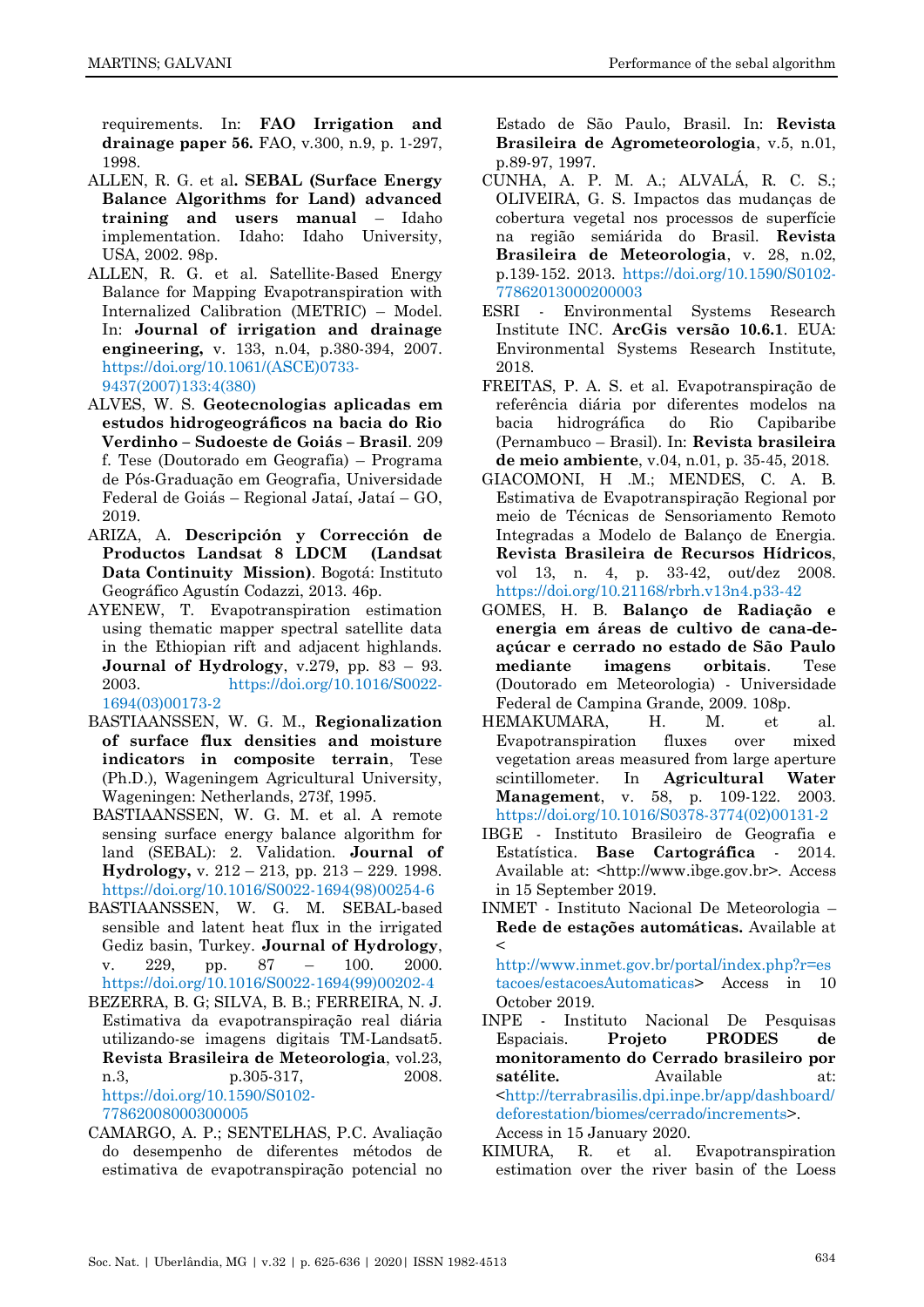Plateau of China base on remote sensing, **Journal of Arid Environments**, v. 68, p. 53- 65. 2007.

<span id="page-10-2"></span><https://doi.org/10.1016/j.jaridenv.2006.03.029>

- KLINK, C. A.; MACHADO, R. B. A conservação do Cerrado Brasileiro. In: **Megadiversidade**, v.01, n.01, p. 147-155, 2005.
- <span id="page-10-9"></span>KONGO, V. M., JEWITT, G. P. W. Preliminary investigation of catchment hydrology in response to agricultural water use innovations: A case study of the Potshini catchement – **South Africa. Physics and Chemistry of the Earth**, v. 31, p.976-987. 2006. <https://doi.org/10.1016/j.pce.2006.08.014>
- <span id="page-10-5"></span>LIMA, W. P. A silvicultura e a água: ciência, dogma e desafios. **Cadernos do diálogo 1**, 2010, p.1-68. Available at: [<https://www.conservation.org/brasil/publicaco](https://www.conservation.org/brasil/publicacoes/%20Documents/cadernos_do_dialogo_volume_1_agua_e_silvicultura.pdf)  $\alpha s/$

[Documents/cadernos\\_do\\_dialogo\\_volume\\_1\\_ag](https://www.conservation.org/brasil/publicacoes/%20Documents/cadernos_do_dialogo_volume_1_agua_e_silvicultura.pdf) ua e silvicultura.pdf> Access in 15 January 2020.

- <span id="page-10-12"></span>LI, S.; WHENZI, Z. Satellite-based actual evapotranspiration estimation in the middle reach of the Heihe River Basin using the SEBAL method. In: **hydrological processes**, v.24, p.3337-3344, 2010. <https://doi.org/10.1002/hyp.7748>
- <span id="page-10-8"></span>LIOU, Y.; KAR, S. K. Evapotranspiration Estimation with Remote Sensing and Various Surface Energy Balance Algorithms—A Review. In: **Energies**, v.7, p.2821-2849, 2014. <https://doi.org/10.3390/en7052821>
- <span id="page-10-3"></span>MACHADO, R. B. et al. **Estimativa de perda da área do Cerrado Brasileiro.** Relatório técnico não publicado. Brasília-DF: Conservação internacional, 2004. 25p.
- <span id="page-10-17"></span>MARIANO, Z. F. **A importância da variável climática na produtividade de soja no sudoeste de Goiás.** 253 f. Tese (Doutorado em Geografia) – Programa de Pós-Graduação em Geografia, Universidade Estadual de São Paulo, Rio Claro, 2005.
- <span id="page-10-7"></span>MARTINS, A. P. **Uso de dados do sensor MODIS/AQUA e do algoritmo SEBAL para estimativa da evapotranspiração real na bacia do Rio Paranaíba.** 150 f. Tese (Doutorado em Geografia) – Programa de Pós-Graduação em Geografia, Universidade Federal de Uberlândia, Uberlândia - MG, 2015.
- <span id="page-10-1"></span>MARTINS, A. P.; GOMES FILHO, R. R. Estudo e Gestão de Bacias Hidrográficas. In: GOMES FILHO, R. R. (org.) **Gestão de recursos hídricos:** conceitos e experiências em bacias hidrográficas. Goiânia, GO: Editora da UEG, 2013. p.11-34.
- <span id="page-10-15"></span>MARTINS, A. P.; SCOPEL, I.; SOUSA, M. S.;

PEIXINHO, D.M. Uso da terra e cobertura vegetal de 1985 a 2015 no Sudoeste de Goiás e relações com o meio físico. In: PEIXINHO, D.; SOUSA, M.S. (Orgs.). **Reconfiguração do Cerrado:** uso, conflitos e impactos ambientais. Goiânia, GO: Gráfica UFG, 2016. p. 11-34.

- <span id="page-10-10"></span>MENDONÇA, J. C. **Estimação da evapotranspiração regional utilizando imagens digitais orbitais na região** Norte Fluminense, RJ. Tese. Universidade Estadual do Norte Fluminense, Campos dos Goytacazes, RJ, Brasil. 2007.
- <span id="page-10-11"></span>NICÁCIO, R. M. **Evapotranspiração real e umidade do solo usando dados de sensores orbitais e a metodologia SEBAL na bacia do Rio São Francisco.** 2008. 337f. Tese (Doutorado em Engenharia Civil) – Programa de Pós-Graduação em Engenharia Civil, Universidade Federal do Rio de Janeiro, 2008.
- <span id="page-10-18"></span>OLIVEIRA, E. A. **Métodos para análise de concordância: estudo de simulação e aplicação a dados de evapotranspiração.** 177 f. Tese (Doutorado em Ciências) – Escola Superior de Agricultura "Luiz de Queiroz", Universidade de São Paulo, Piracicaba, 2016.
- <span id="page-10-6"></span>PEREIRA, A. R.; SEDIYAMA, G. C.; VILLA NOVA, N. A. **Evapotranspiração**. Campinas:Fundag, 2013. 323 p.
- <span id="page-10-0"></span>REBOUÇAS, A. C. Panorama da água doce no Brasil. In: REBOUÇAS, A. C. (org) **Panoramas da degradação do ar, da água doce e da terra no Brasil.** São Paulo: IEA/USP, 1997. 150 p.
- <span id="page-10-4"></span>ROCHA, G. F. et al. Detecção de desmatamentos no bioma Cerrado entre 2002 e 2009: padrões, tendências e impactos. In: **Revista Brasileira de Cartografia,** v. 03, n.63, p.341-349, 2011.
- <span id="page-10-14"></span>RUHOFF, A. L. **Sensoriamento Remoto aplicado à estimativa de evapotranspiração em biomas tropicais.**  1850 f. Tese (Doutorado em Recursos Hídricos e Saneamento Ambiental) – Instituto de Pesquisas Hidráulicas, Universidade Federal do Rio Grande do Sul, Porto Alegre, 2011.
- SANO, E. E. et al. Land cover mapping of the tropical savanna region in Brazil. In: **Environmental Monitoring and Assessment (Print)**, v. 166, p. 113-124, 2010. <https://doi.org/10.1007/s10661-009-0988-4>
- <span id="page-10-16"></span>SIEG – Sistema Estadual de Estatística e Informações Geográficas de Goiás. Base cartográfica [2012]. Available at: <http://www.sieg.go.gov.br>. Access in 15 September 2019
- <span id="page-10-13"></span>SUN, Z. et. al. Evapotranspiration estimation based on the SEBAL model in the Nansi Lake